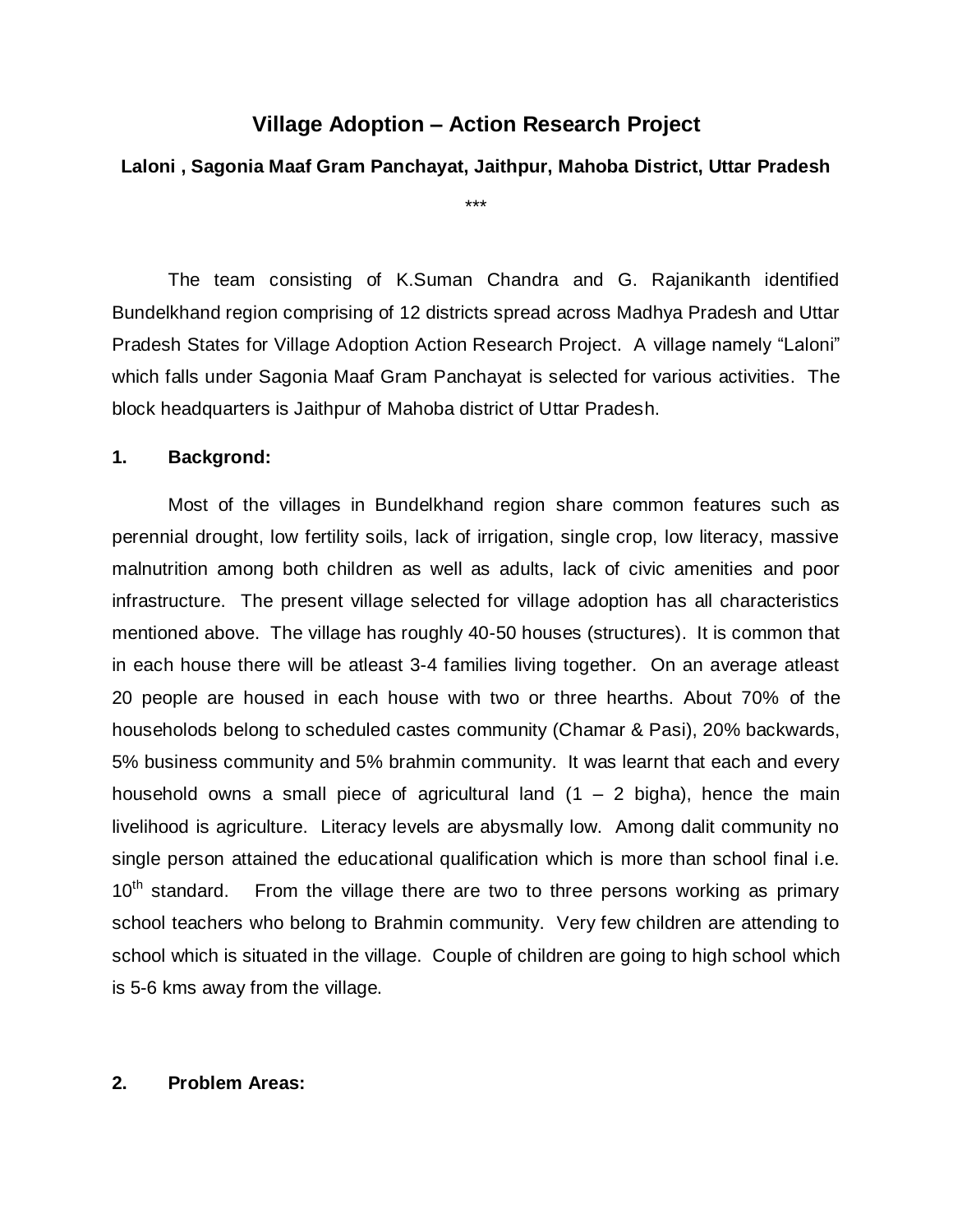Villagers are depending on hand pumps for both drinking as well as for routine household chores. The water is not potable, which is causing for health problems. During summer even this hand pump water is not available.

Even though electric poles and electric lines are available there is no power supply almost for 12-15 hrs in a day. During night, it is very difficult for villagers for their movement as well as daily routine activities.

#### **3. Land:**

It was learnt that majority of the Brahmin and business communities give away the agriculture land on lease to backward and dalit community small and marginal farmers. The land owner and tenant should bear the cost of seeds and fertilizers on 50:50 ratio. The remaining cost of cultivation including labour towards field preparation, diesel, weeding, cutting, threshing and winnowing are to be borne by the tenant himself. When the crop is harvested the land owner should get half of the produce. This system is very exploitative in nature from the outsiders point of view but it is very normal for the tent farmers who used to cultivate lands on these terms and conditions. Land is being leased out to tenant farmers on orally. There is no written document for the lease contract. The tenant farmer is bound to sow the seeds of the land owner's choice. The freedom to grow crops suitable to tenant farmer is also curtailed in this system.

#### **4. Social Angle:**

The social life of the village intertwined with the various dimensions of caste dynamics. The basic and fundamental base on which social intgeraction takes place based on purity and pollution which is being followed very meticulously. Dalits are not allowed to enter into the main house and kitchen of higher castes. Obviously one can't observe the practice of untouchability unless one stays in the village. Irrespective of caste in which they belong will go on normal activities in the village. When it comes to the acceptance of food, water etc., the practice of uneven caste hierarchy will come to show its ugly face.

#### **5. Proposed Activities in the village**